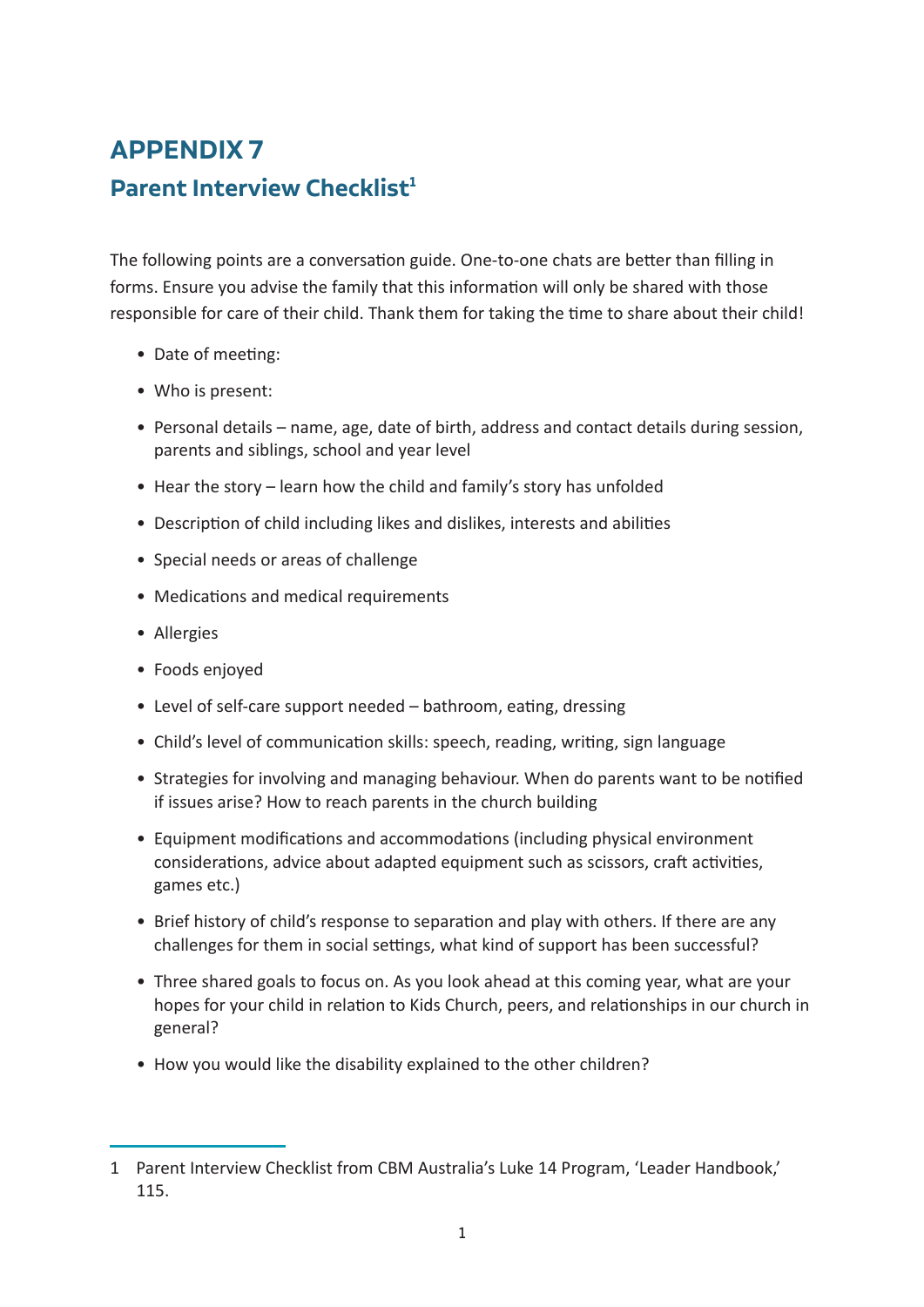- Requirements in a buddy
- Items for a buddy bag
- Would it be helpful for you to attend a couple of sessions to show volunteer leaders the ropes?

## **'This is Me' Book2**

A 'This is Me' Book is designed to be a simply home-made booklet of photos and information about the child/youth and their likes and interests to help generate conversation. This can be a great way for a child/youth with disability to start a conversation with others, and vice versa. For children who are non-verbal or who have little verbal communication skills, it also provides a way for them to communicate through their book.

- The child or youth's name, age, parents, siblings, pets;
- Where the child or teen attends school;
- Abilities, interests, favourite activities, for example, TV shows, sports, songs, etc.;
- Age appropriate information about the disability, its impact, equipment;
- What the child or youth is learning at school;
- Simple ways to support the child or youth at church.

<sup>2</sup> Parent Interview Checklist from CBM Australia's Luke 14 Program, 'Leader Handbook,' 120-122.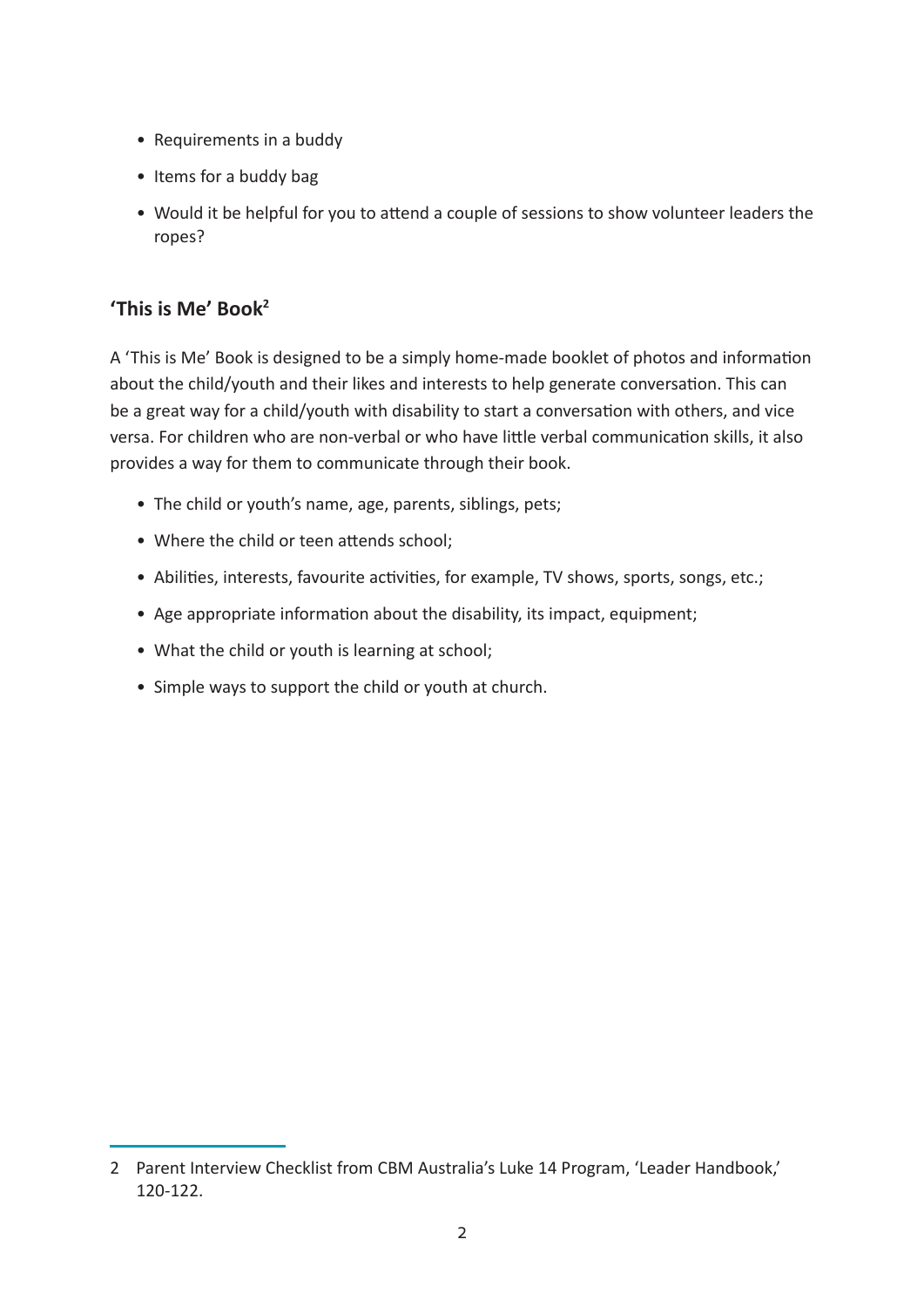Hi, my name is Reuben Smith and this book will tell you about me.

big sister Ruth, and a rabbit called Floppy. Do  $\Box$ I'm five, and I live with my mum Diane, my



Me with Floppy and my sister Ruth.

At school I learn to walk and talk. I have a walker, and I am just learning how to use it. It's hard work!



I talk to people with a picture talker. I push  $\|\cdot\|$  I bet we like lots of the same thing Church and playing with my train set. Do you like those things too? the picture that I want, and the talker says the word for me. Ask me a question so I can  $\begin{bmatrix} \vert & \vert & \vert \end{bmatrix}$  with my train set. Do you like those show youl show you!



Hy name is Reuben Smith and this book and the busto school. I stay in my wheel-<br>I catch the bus to school. I stay in my wheelfive, and I live with my mum Diane, my  $\|\cdot\|$  chair in the bus because I can't walk by my-I go to Riverview Special School. I love to



This is the bus I catch to school.

At school I learn to walk and talk. I have a walker, and I am just learning

ker, and I am just learning how to use it.  $\| \cdot \|$  like bounce on a big ball and swing around in hard work! is a blue shirts and overall  $\begin{bmatrix} 1 & 0 \end{bmatrix}$  a circle. I do lots of fun things in therapy at school, a circle.



I bet we like lots of the same things. I like the music we sing at Kids Church and playing with my train set. Do you like those things too?



Me and my mum

Sample text and images adapted from CBM Australia's Luke 14 Program "Leader Handbook."